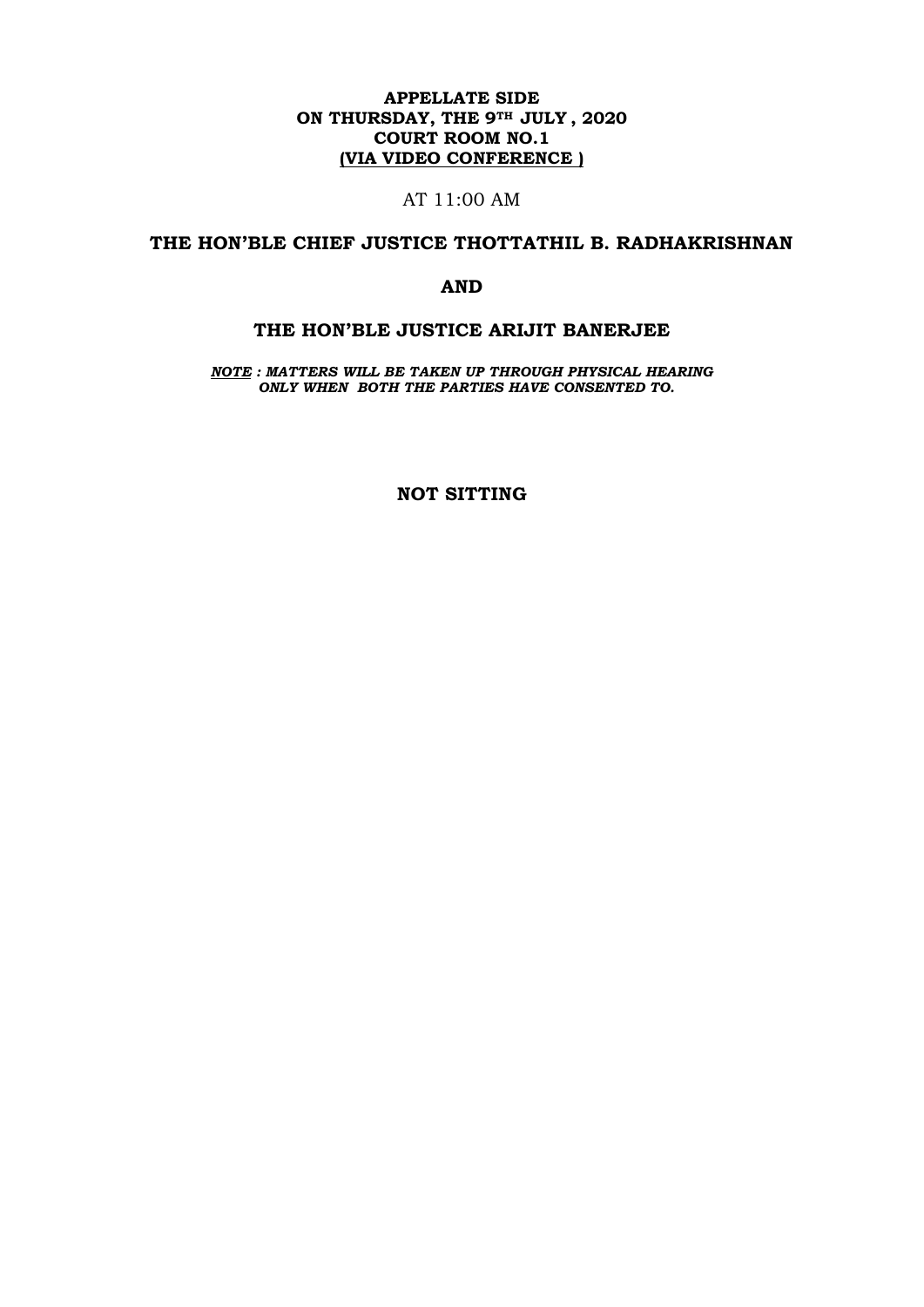## **APPELLATE SIDE ON THURSDAY, THE 9TH JULY , 2020 COURT ROOM NO. 16 (VIA VIDEO CONFERENCE )**

## AT 11:00 AM

### **THE HON'BLE JUSTICE SANJIB BANERJEE**

### **AND**

## **THE HON'BLE JUSTICE ANIRUDDHA ROY**

### *NOTE : MATTERS WILL BE TAKEN UP THROUGH PHYSICAL HEARING ONLY WHEN BOTH THE PARTIES HAVE CONSENTED TO.*

 APPLICATION FOR BAIL --------------------

|                              | 1. CRM 4865/2020 NIJAM MALLICK @ NIZAM MALLICK Vs SAJIDA SULTANA<br>STATE OF WEST BENGAL  |                       |
|------------------------------|-------------------------------------------------------------------------------------------|-----------------------|
|                              | 2. CRM 4866/2020 ANIRBAN SEN @ SANKAR Vs<br>STATE OF WEST BENGAL                          | SANJIDA SULTANA       |
|                              | 3. CRM 4867/2020 SABINA BIBI@PAYEL Vs<br>STATE OF WEST BENGAL                             | DEBOJYOTI DAS         |
|                              | 4. CRM 4874/2020 SUPRIYA BASAK Vs<br>STATE OF WEST BENGAL                                 | SUBIT DEBNATH         |
| 5. CRM 4875/2020 ANIL DAS Vs | STATE OF WEST BENGAL                                                                      | OMAR FARUK GAZI       |
|                              | 6. CRM 4876/2020 UTTAM DEBNATH Vs<br>STATE OF WEST BENGAL                                 | SUBIR DEBNATH         |
|                              | 7. CRM 4877/2020 NIMAI CH. BISWAS @ NEMAI & ANR. Vs SUBIR DEBNATH<br>STATE OF WEST BENGAL |                       |
|                              | 8. CRM 4879/2020 PANKAJ DAS Vs<br>STATE OF WEST BENGAL                                    | SUBIR DEBNATH         |
|                              | 9. CRM 4880/2020 RAKESH SK Vs<br>STATE OF WEST BENGAL                                     | RAJESHWAR CHAKRABORTY |
|                              | 10. CRM 4883/2020 DEEPU SINGH Vs<br>STATE OF WEST BENGAL                                  | MD KHAIRUL            |
|                              | 11. CRM 4885/2020 SANIUL SK @ TABBU Vs SOMA CHOWDHURY BANDHU<br>STATE OF WEST BENGAL      |                       |
|                              | 12. CRM 4887/2020 RANA HAZRA Vs<br>STATE OF WEST BENGAL                                   | SIDDHARTHA SARKAR     |
|                              | 13. CRM 4891/2020 CHITRA SHARMA Vs<br>STATE OF WEST BENGAL                                | RAJESHWAR CHAKRABORTY |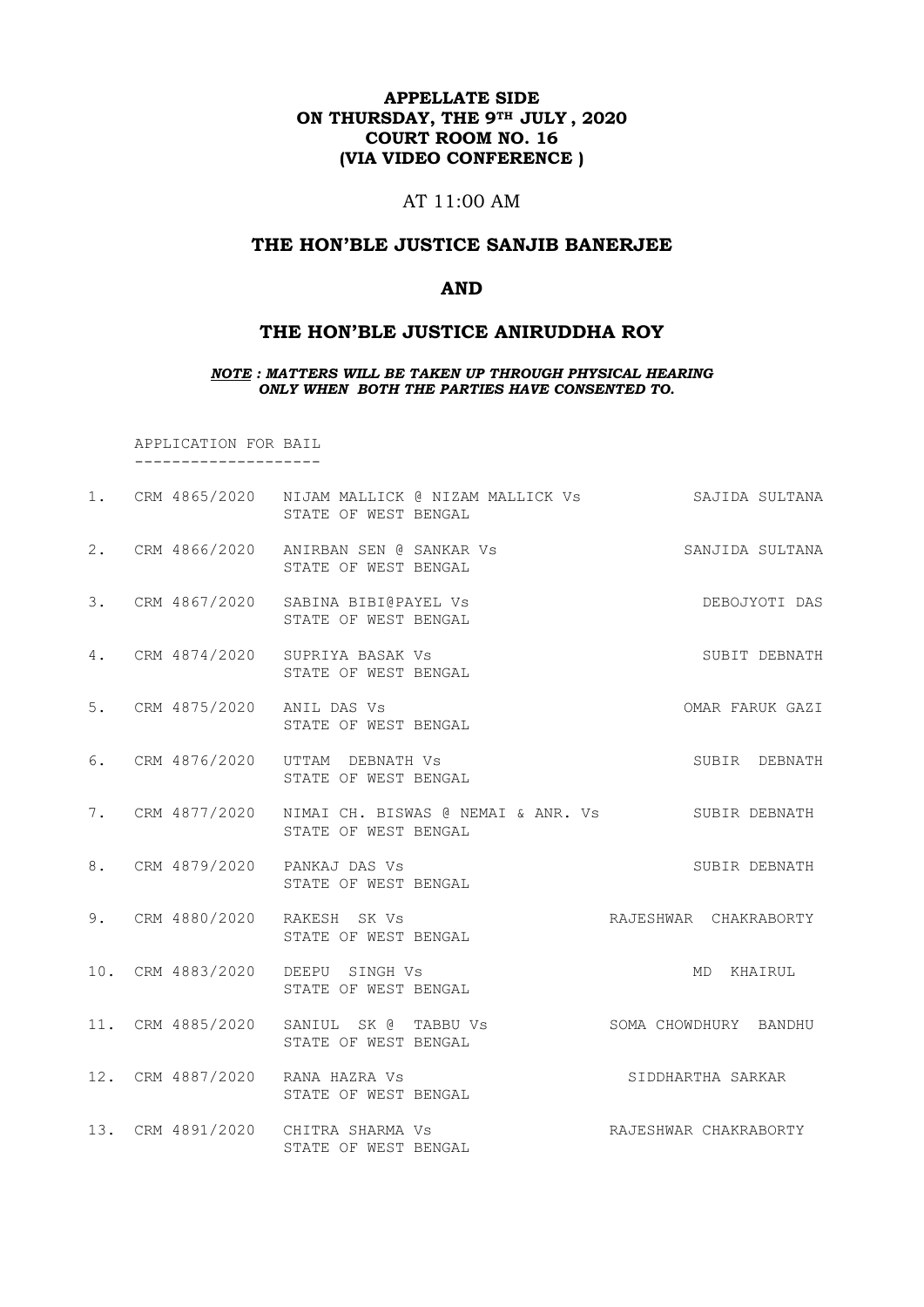- 14. CRM 4892/2020 ISHFAK MOLLA @ ISFAK MOLLA & ORS Vs SAIBAL KRISHNA DASGUPTA STATE OF WEST BENGAL
- 15. CRM 4895/2020 JAYANTA BARMAN Vs RAJESHWAR CHAKRABORTY STATE OF WEST BENGAL
- 16. CRM 4897/2020 PRASHANTA SUTRADHAR @ PUKUNI & ORS Vs ARNAB SAHA STATE OF WEST BENGAL
- 17. CRM 4800/2020 RAJIB GHOSH Vs SANJIB KUMAR DAN CRAN 3000/2020 STATE OF WEST BENGAL
- 18. CRM 4799/2020 SAMIR ROY Vs ANGSHUMAN CHAKRABORTY CRAN 2999/2020 STATE OF WEST BENGAL
- 19. CRM 4743/2020 LALTU BARIK@ABIR Vs ARUN KUMAR DAS CRAN 2941/2020 STATE OF WEST BENGAL
- 20. CRM 4538/2020 KALU ROY @ AMAN Vs KSHITIMOHAN KARMAKAR CRAN 2718/2020 STATE OF WEST BENGAL
- 21. CRM 4559/2020 DINESH BASFORE @ JAMAI Vs KAUSHIK CHOWDHURY CRAN 2706/2020 STATE OF WEST BENGAL
- 22. CRM 4558/2020 MITHUN DAS Vs KAUSHIK CHOUDHURY CRAN 2705/2020 STATE OF WEST BENGAL
- 23. CRM 4562/2020 ISMAIL ALI@ ASLAM & ANR Vs KAUSHIK CHOUDHURY CRAN 2709/2020 STATE OF WEST BENGAL

 APPLICATION FOR ANTICIPATORY BAIL ---------------------------------

- 24. CRM 4868/2020 ATISH RAY Vs IBRAHIM SHAIKH STATE OF WEST BENGAL
- 25. CRM 4869/2020 RABIN BERA Vs AMIT DEY STATE OF WEST BENGAL
- 26. CRM 4870/2020 MRINMOY KANTI PAL & ORS Vs SOUMYAJIT DAS MAHAPATRA STATE OF WEST BENGAL
- 27. CRM 4871/2020 KALIKINKAR MISHRA & ANR Vs SAUMYAJIT DAS MAHAPATRA STATE OF WEST BENGAL
- 28. CRM 4872/2020 SORABUDDIN SK@CHHATTU SK & ORS Vs SANDIP CHAKRABORTY STATE OF WEST BENGAL
- 29. CRM 4873/2020 SNIGDHA DASGUPTA Vs AMITABHA GHOSH STATE OF WEST BENGAL
- 30. CRM 4878/2020 SAMIR SHAW Vs DEBAJYOTI GOSWAMI STATE OF WEST BENGAL
- 31. CRM 4881/2020 ODUD SK. @ ADUD SK. & ORS. Vs RAJESHWAR CHAKRABORTY STATE OF WEST BENGAL
- 32. CRM 4882/2020 SOMNATH BANERJEE Vs ANAND KESHARI STATE OF WEST BENGAL & ORS
- 33. CRM 4886/2020 SAJJAD ALI @ SAJJAD SK. & ORS. Vs DEBAPRIYA SAMANTA STATE OF WEST BENGAL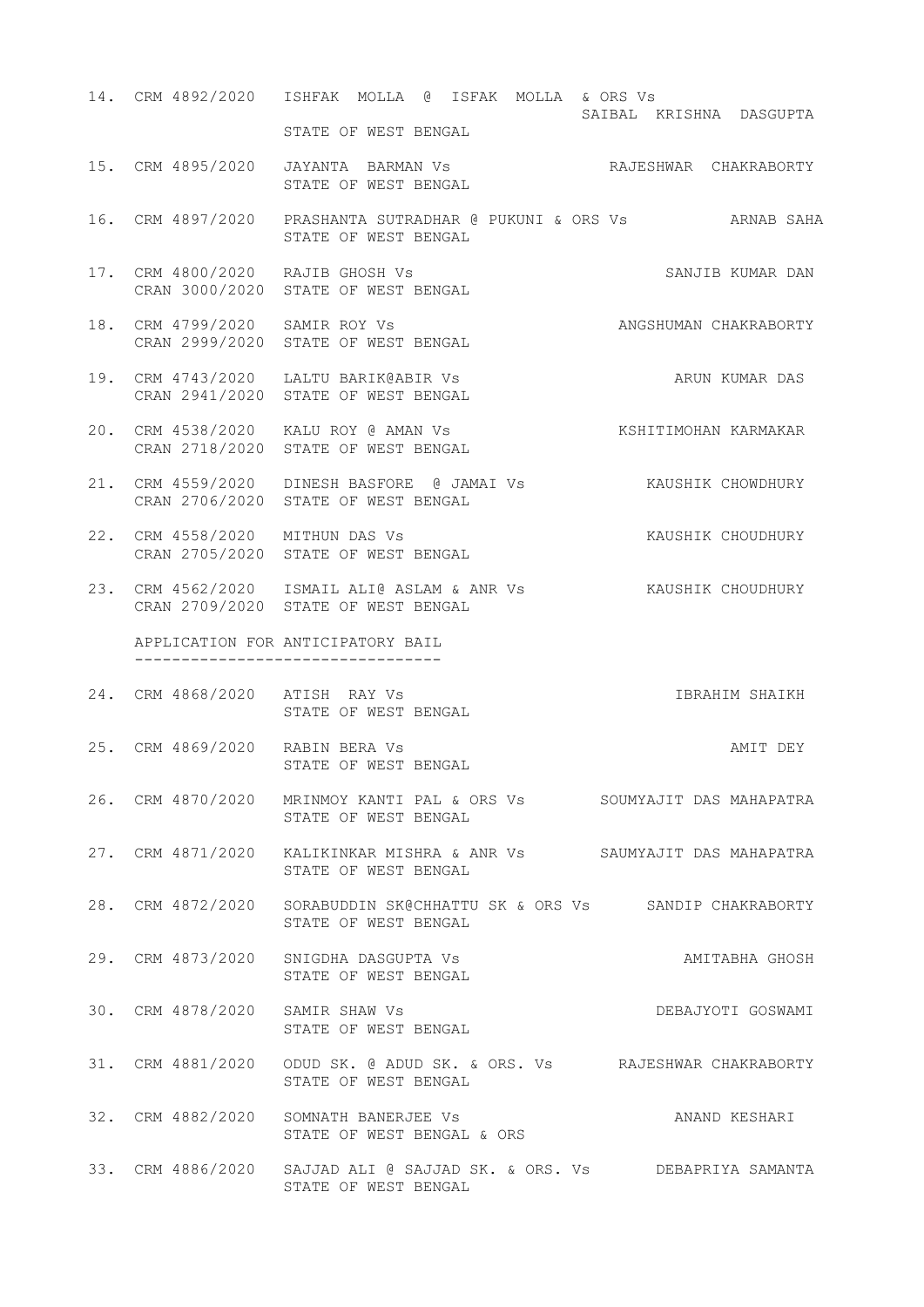|     | 34. CRM 4888/2020 SANJAY DHARAMI Vs<br>STATE OF WEST BENGAL                                 | SANDIP MONDAL         |
|-----|---------------------------------------------------------------------------------------------|-----------------------|
|     | 35. CRM 4889/2020 BAPAN ACHARYA & ORS Vs<br>STATE OF WEST BENGAL                            | NATASA ASAD           |
|     | 36. CRM 4890/2020 SIRAJ MALLICK & ORS. Vs SOUMYA BASU ROY CHOWDHURI<br>STATE OF WEST BENGAL |                       |
|     | 37. CRM 4894/2020 SK. AKBAR ALI & ORS. Vs<br>STATE OF WEST BENGAL                           | NAVANIL DE            |
|     | 38. CRM 4896/2020 DIBYENDU MONDAL @ DIBEYNDU MONDAL Vs<br>STATE OF WEST BENGAL              | NAVANIL DE            |
|     | 39. CRM 4898/2020 SWAPAN KUMAR MONDAL & ORS Vs                                              | RAJESHWAR CHAKRABORTY |
|     | STATE OF WEST BENGAL                                                                        |                       |
| 40. | CRM 4899/2020 USHA MONDAL& ANR Vs<br>STATE OF WEST BENGAL                                   | ARPITA SAHA           |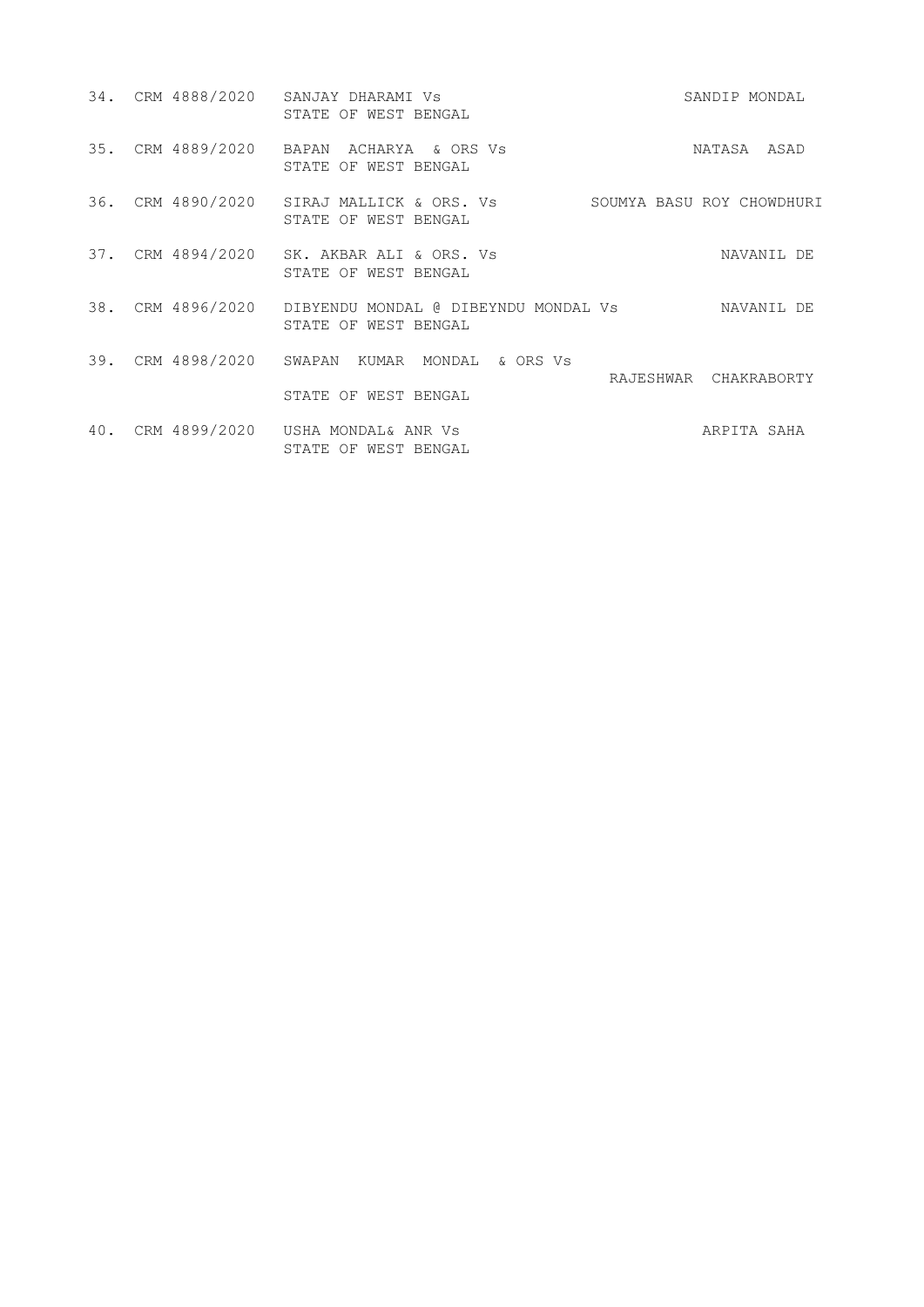## **APPELLATE SIDE ON THURSDAY, THE 9TH JULY , 2020 COURT ROOM NO. 8 (VIA VIDEO CONFERENCE )**

AT 11:00 AM

## **THE HON'BLE JUSTICE I.P. MUKERJI**

### **AND**

## **THE HON'BLE JUSTICE ABHIJIT GANGOPADHYAY**

*NOTE : MATTERS WILL BE TAKEN UP THROUGH PHYSICAL HEARING ONLY WHEN BOTH THE PARTIES HAVE CONSENTED TO.*

 FOR HEARING -----------

CAN 3666/2020

| 1.              | FMA 952/2019<br>CAN 3329/2020<br>CAN 3331/2020<br>WITH<br>CAN 5831/2019 | RASHMI METALIKS LIMITED & ANR VS<br>UNION OF INDIA & ORS | SHIVANGI THARD     |
|-----------------|-------------------------------------------------------------------------|----------------------------------------------------------|--------------------|
| 2.              | FMA 79/2020                                                             | SREE SREE BANESWAR SHIB THAKUR SHEBAIT ESTATE VS         | PARTHA CHAKRABORTY |
|                 |                                                                         | KMC & ORS.                                               |                    |
|                 | APPLICATION                                                             |                                                          |                    |
| $\mathcal{E}$ . | MAT 458/2020P<br>CAN 3618/2020<br>CAN 3619/2020                         | WATINUKSUNG JAMIR VS<br>UNION OF INDIA<br>& ORS          | RAMIJ<br>MUNSHI    |
| 4.              | MAT 467/2020<br>CAN 3665/2020                                           | SUMITRA LAHA & ANR. Vs<br>STATE OF WEST BENGAL & ORS.    | ANJAN BHATTACHARYA |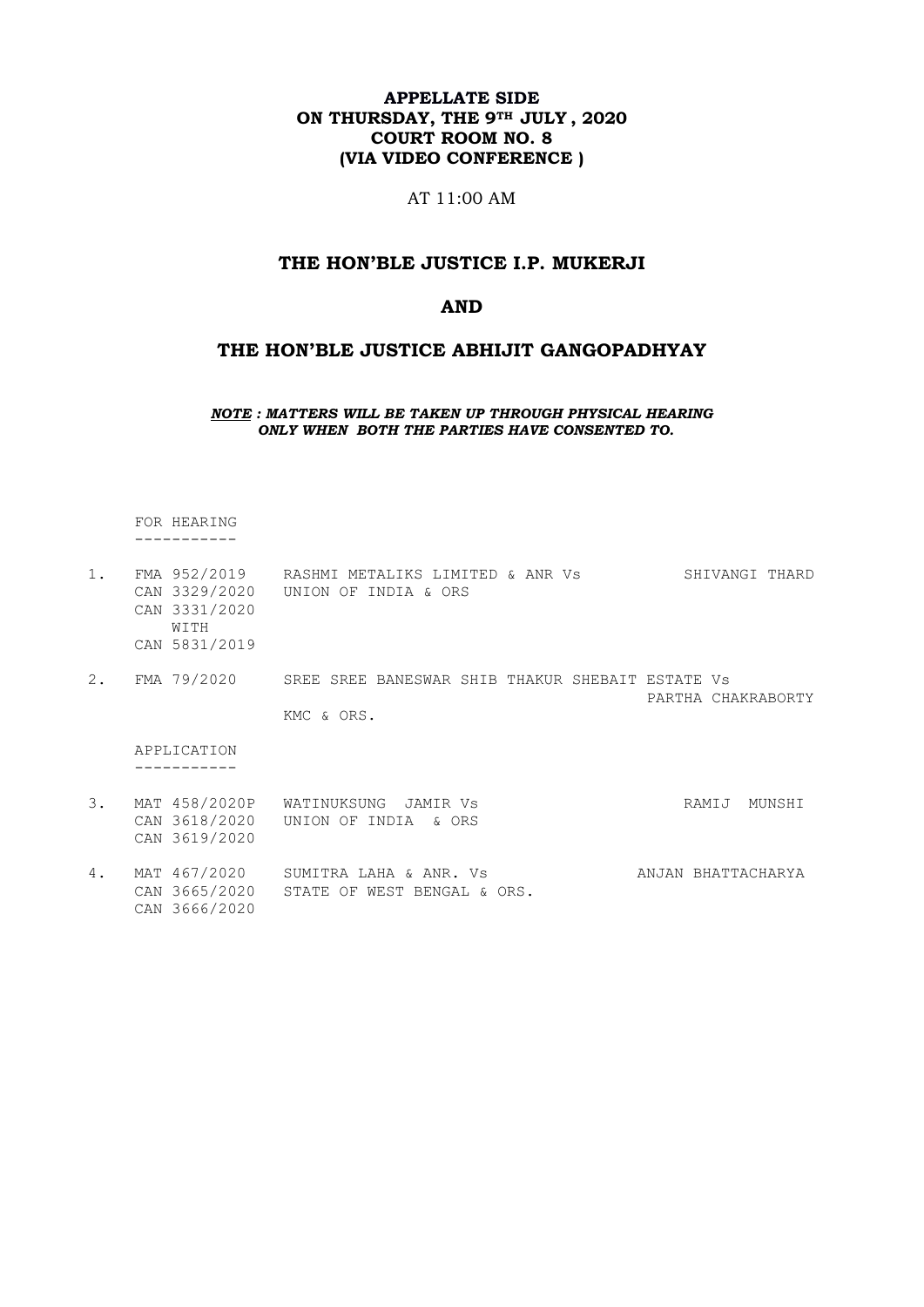### **ORIGINAL SIDE ON THURSDAY, THE 9TH JULY , 2020 COURT ROOM NO. 8 (VIA VIDEO CONFERENCE )**

AT 11:00 AM

### **THE HON'BLE JUSTICE I.P. MUKERJI**

### **AND**

### **THE HON'BLE JUSTICE ABHIJIT GANGOPADHYAY**

*NOTE : MATTERS WILL BE TAKEN UP THROUGH PHYSICAL HEARING ONLY WHEN BOTH THE PARTIES HAVE CONSENTED TO.*

 NEW APPLICATIONS ----------------

- 1. APOT 22/2020 SMT. ANURADHA CHAUDHURI Vs M/S ABM ASSOCIATES GA 892/2020 THE KOLKATA MUNICIPAL CORPORATION AND ORS GA 893/2020
- 2. GA 884/2020 BALLYFABS INTERNATIONAL LIMITED Vs C. K. JAIN & CO. IDBI BANK LIMITED & ORS. WITH APO 213/2018 CS 64/2018

 APPEALS FROM ORDERS -------------------

3. APO 70/2020 VISA RESOURCES PTE LTD Vs 6 KHAITAN & CO GA 882/2020 SUPER SMELTERS LTD & ANR GA 883/2020 WITH CS 56/2020 GA 859/2020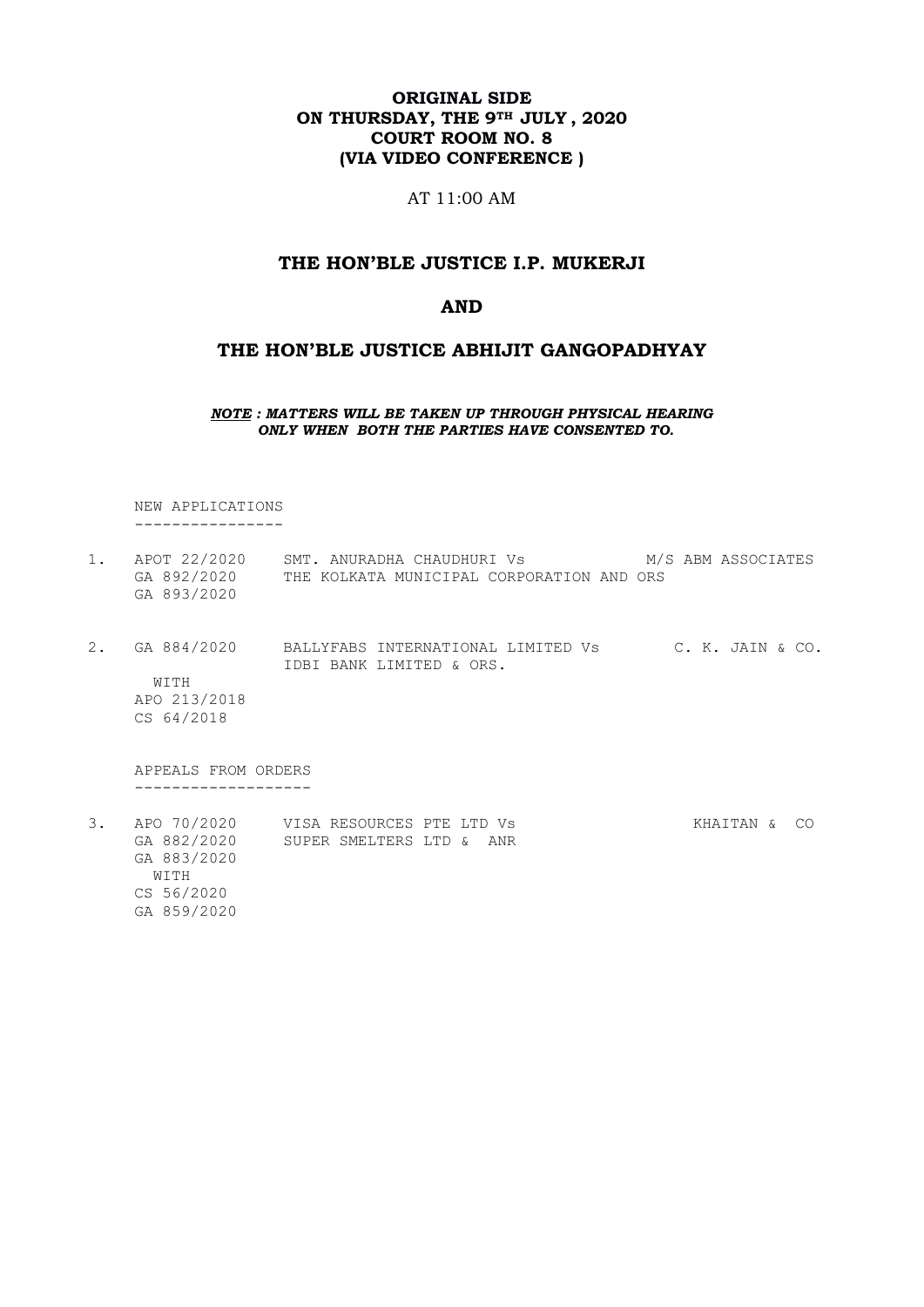## **APPELLATE SIDE ON THURSDAY, THE 9TH JULY , 2020 COURT ROOM NO. 8 (VIA VIDEO CONFERENCE )**

AT 11:00 AM

# **THE HON'BLE JUSTICE I.P. MUKERJI**

 FOR ORDERS ----------

1. WP 15434W/2015 ARUP KUMAR ROY & ORS Vs Sangword Mund GANGULY WITH STATE OF WEST BENGAL & ORS CPAN 1054/2016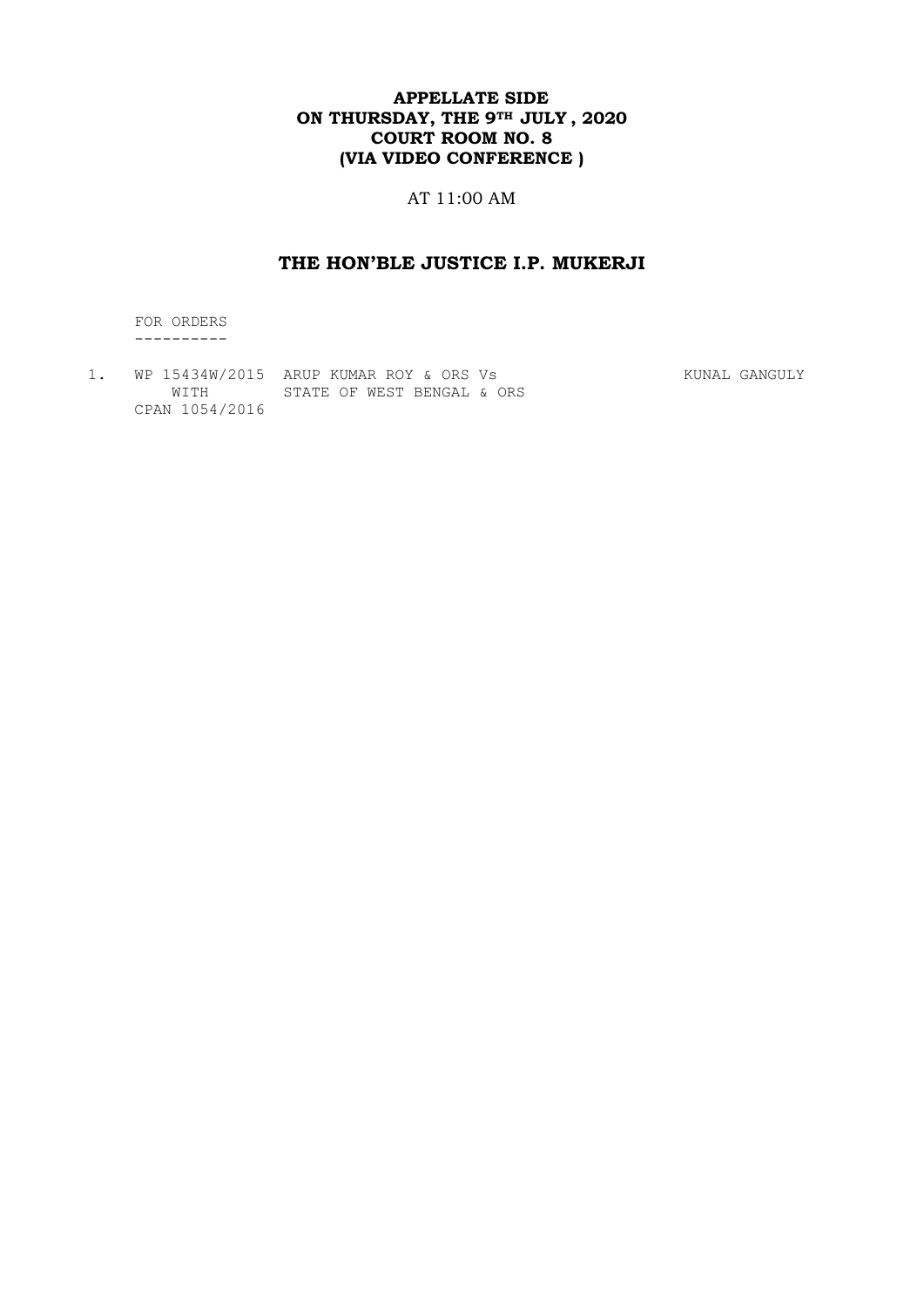## **APPELLATE SIDE ON THURSDAY, THE 9TH JULY , 2020 COURT ROOM NO. 11 (VIA VIDEO CONFERENCE )**

AT 11:00 AM

## **THE HON'BLE JUSTICE SAHIDULLAH MUNSHI**

### **AND**

### **THE HON'BLE JUSTICE JAY SENGUPTA**

#### *NOTE : MATTERS WILL BE TAKEN UP THROUGH PHYSICAL HEARING ONLY WHEN BOTH THE PARTIES HAVE CONSENTED TO.*

 APPLICATION FOR BAIL --------------------

|  | 1. CRM 4900/2020 PREMJIT GOPE @ DELLI Vs AAJESHWAR CHAKRABORTY<br>STATE OF WEST BENGAL     |                       |
|--|--------------------------------------------------------------------------------------------|-----------------------|
|  | 2. CRM 4902/2020 KHADIMUL HAQUE @ KHADIMUL HOSSAIN Vs                                      | HILLOL SAHA PODDER    |
|  | STATE OF WEST BENGAL<br>3. CRM 4903/2020 RAJU MAJUMDER Vs<br>STATE OF WEST BENGAL          | SUMANTA DAS           |
|  | 4. CRM 4909/2020 SOVA BISWAS @ PAKHI Vs<br>STATE OF WEST BENGAL                            | DEBARSHI BRAHMA       |
|  | 5. CRM 4911/2020 KUMAR SK @ SAHIDULLA SK Vs<br>STATE OF WEST BENGAL                        | DEBARSHI BRAHMA       |
|  | 6. CRM 4912/2020 SAGAR NATH @ BABAN Vs<br>STATE OF WEST BENGAL                             | SUMANTA DAS           |
|  | 7. CRM 4915/2020 AJAY RAY Vs<br>STATE OF WEST BENGAL                                       | JEENIA RUDRA          |
|  | 8. CRM 4920/2020 MITHUN BARMAN Vs<br>STATE OF WEST BENGAL                                  | HILLOL SAHA PODDER    |
|  | 9. CRM 4921/2020 SUSHANTA ROY Vs<br>STATE OF WEST BENGAL                                   | JAYDEEP KR BHOWMIK    |
|  | 10. CRM 4922/2020 MD REJAUL ISLAM@RAJU@RAJU Vs SUBRATA CHAKRABORTY<br>STATE OF WEST BENGAL |                       |
|  | 11. CRM 4925/2020 RAJESH PASWAN Vs<br>STATE OF WEST BENGAL                                 | DEBABARATA CHATTERJEE |
|  | 12. CRM 4926/2020 SUPROVAT BATABAL @ SUPRABHAT BATABYAL & ANR. Vs<br>STATE OF WEST BENGAL  | DEBABRATA DAS GUPTA   |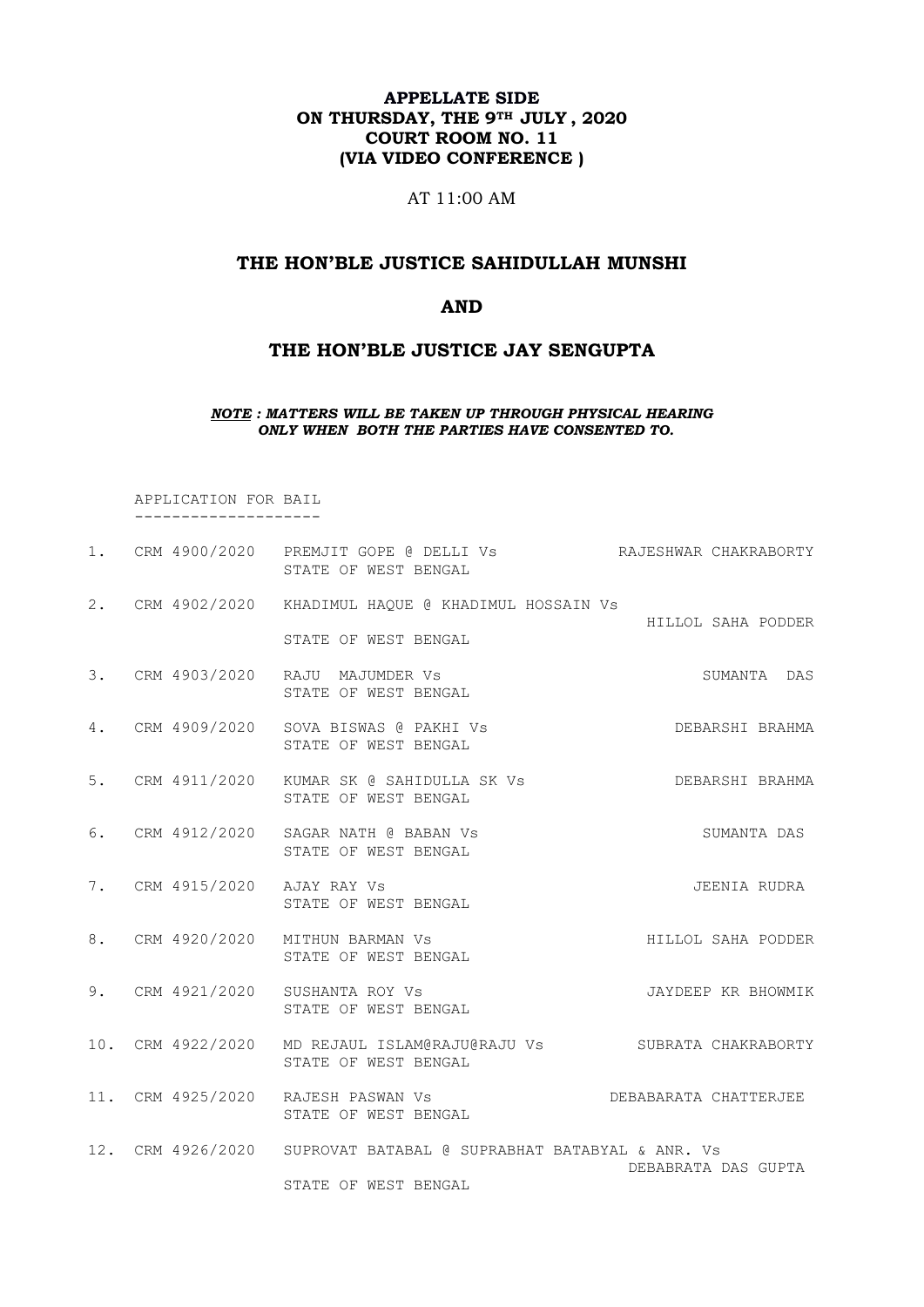13. CRM 4927/2020 SAYON HAQUE @ LOTUS Vs MS SUMAN SEHANABIS MANDAL STATE OF WEST BENGAL APPLICATION FOR ANTICIPATORY BAIL --------------------------------- 14. CRM 4901/2020 ASHEKAR RAHAMAN Vs **RANADEB** SENGUPTA STATE OF WEST BENGAL 15. CRM 4904/2020 SANJAY BARMAN & ANR Vs ANINDYA GHOSH STATE OF WEST BENGAL 16. CRM 4905/2020 CHITTA RANJAN DEY & ORS Vs HILLOL SAHA PODDER STATE OF WEST BENGAL 17. CRM 4907/2020 JHANTU HALDER Vs SUMANTA DAS STATE OF WEST BENGAL 18. CRM 4908/2020 ARUP BHATTACHARYA @ ARUP BHATTACHARJEE Vs SANTANU MAJI STATE OF WEST BENGAL 19. CRM 4910/2020 TAHIR HUSSAIN @ MD TAHIR HUSSAIN @ MD TAHER HUSSAIN Vs SOHAM DE DHARA STATE OF WEST BENGAL 20. CRM 4913/2020 JYOTI MONDAL & ANR Vs KARABI ROY STATE OF WEST BENGAL 21. CRM 4914/2020 TAPASH SHIL @ PRADIP SHIL @ ANR Vs JEENIA RUDRA STATE OF WEST BENGAL 22. CRM 4916/2020 KISMAT ALI & ANR Vs ANINDYA GHOSH STATE OF WEST BENGAL 23. CRM 4917/2020 AMAL GHOSH Vs SANTANU MAJI STATE OF WEST BENGAL 24. CRM 4918/2020 MOSTAFA MOLLA & ORS Vs SIMANTA KABIR STATE OF WEST BENGAL 25. CRM 4919/2020 KAMAL ADHIKARY Vs HILLOL SAHA PODDER STATE OF WEST BENGAL 26. CRM 4923/2020 JITENDRA PRASAD & ANR Vs DEBJANI DAS GUPTA STATE OF WEST BENGAL 27. CRM 4924/2020 PALLABI SAHA @ PALLABI SARKAR Vs SAYAN DE STATE OF WEST BENGAL 28. CRM 4928/2020 ASHOK MANDAL Vs SUPRATICK SYAMAL STATE OF WEST BENGAL 29. CRM 4929/2020 SAHANARA BEGAM TARAFDAR Vs DEBABRATA DAS GUPTA STATE OF WEST BENGAL 30. CRM 4930/2020 ARUN BHALLA@TARUN BHALLA & ORS Vs DEBABRATA DASGUPTA STATE OF WEST BENGAL 31. CRM 4726/2020 RANJIT BERA @ RANAJIT BERA Vs MUJIBAR ALI NASKAR CRAN 2924/2020 STATE OF WEST BENGAL 32. CRM 4598/2020 MD. HAFIJUL ISLAM Vs ARIJIT GHOSH CRAN 2739/2020 STATE OF WEST BENGAL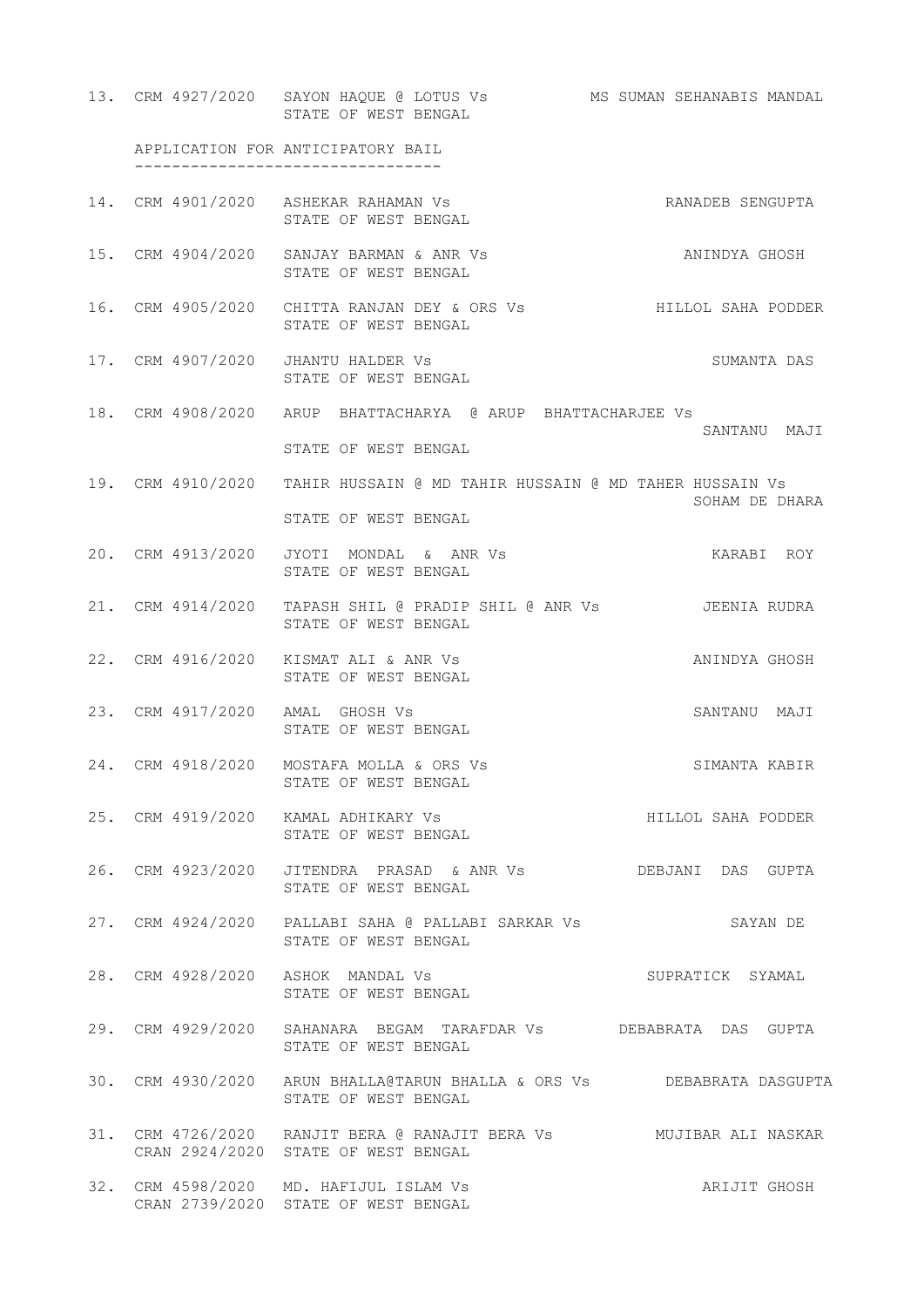|     |                                  | 33. CRM 2892/2020 HOMNATH NIRULA Vs<br>CRAN 2731/2020 STATE OF WEST BENGAL      | ARJUN CHOWDHURY        |
|-----|----------------------------------|---------------------------------------------------------------------------------|------------------------|
|     | 34. CRM 4591/2020 SUPRIYA DAS Vs | STATE OF WEST BENGAL                                                            | SANJAY MAZOOMDAR       |
|     |                                  | 35. CRM 3982/2020 PURNIMA MANDAL Vs<br>STATE OF WEST BENGAL                     | PINTU<br>KARAR         |
|     |                                  | 36. CRM 4614/2020 NAZMUL HASSAN Vs<br>CRAN 2760/2020 STATE OF WEST BENGAL       | HABIBUR RAHAMAN        |
|     |                                  | 37. CRM 4639/2020 ZAHANARA BIBI & ORS Vs<br>CRAN 2804/2020 STATE OF WEST BENGAL | AMEENA KABIR           |
|     |                                  | 38. CRM 4487/2020 NEPAL DUTTA & ANR Vs<br>CRAN 2642/2020 STATE OF WEST BENGAL   | BUSHRA KHATOON         |
| 39. | CRM 4499/2020 MD                 | JAKIR HOSSAIN @ MD ZAKIR HOSSAIN Vs                                             | MD<br>UDDIN<br>ZEESHAN |
|     |                                  | CRAN 2652/2020 STATE OF WEST BENGAL                                             |                        |
|     | 40. CRM 4503/2020 BASANTI DAS Vs |                                                                                 | ANGSHUMAN CHAKRABORTY  |

CRAN 2655/2020 STATE OF WEST BENGAL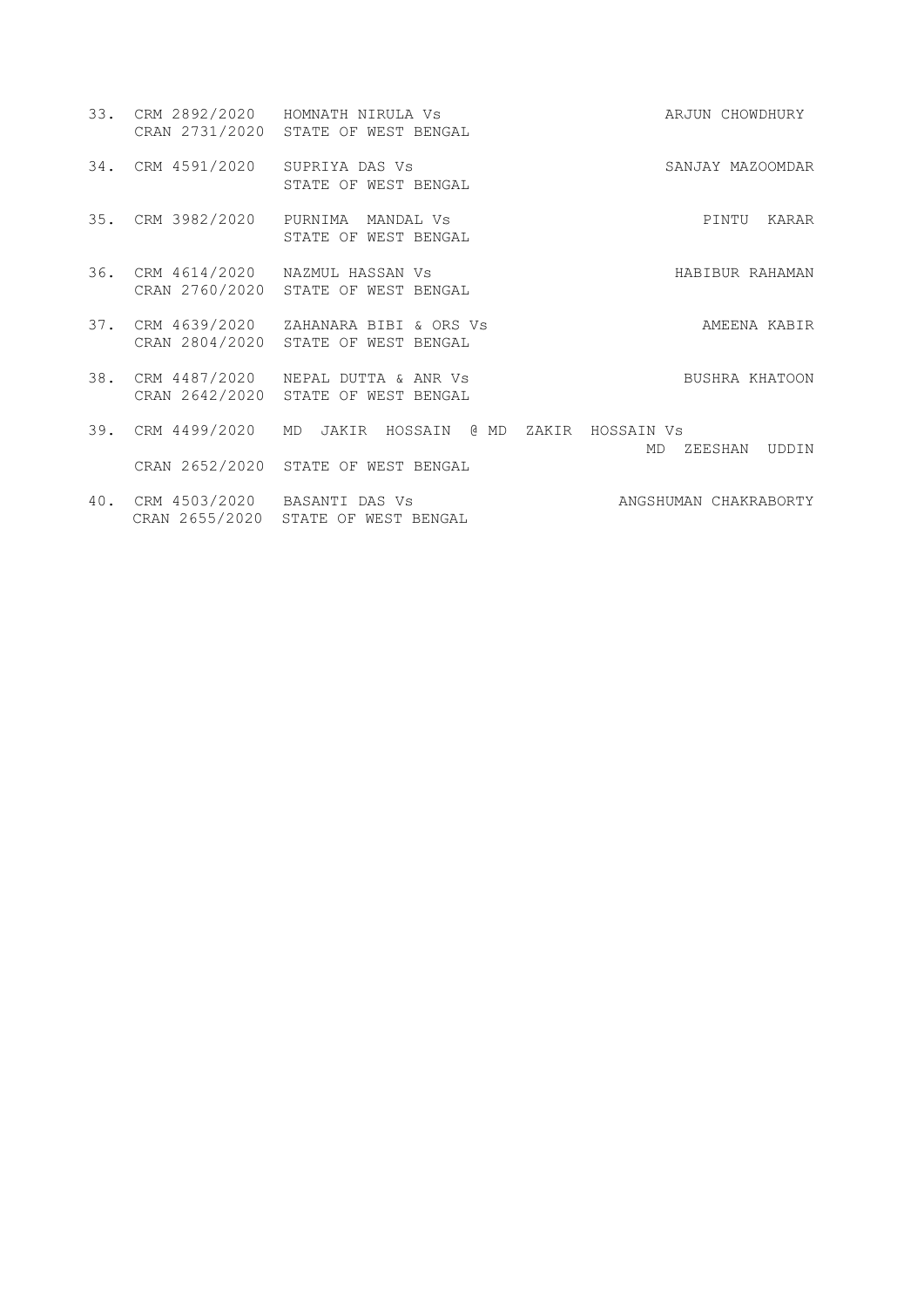### **APPELLATE SIDE ON THURSDAY, THE 9TH JULY , 2020 COURT ROOM NO. 13**

## AT 11:00 AM

### **THE HON'BLE JUSTICE ASHIS KUMAR CHAKRABORTY**

*NOTE : MATTERS WILL BE TAKEN UP THROUGH PHYSICAL HEARING ONLY WHEN BOTH THE PARTIES HAVE CONSENTED TO.*

> **(IN THE FIRST CLUSTER) FROM 11.00 AM TO 12.00 PM --------------------------**

 WRIT MATTERS ------------

- 1. WP 5666W/2020 MALDA REAL ESTATE PVT LTD & ORS Vs SIDHANT CHOWDHURY CAN 3537/2020 STATE OF WEST BENGAL & ORS 2. WP 5787W/2020 BAPI DUTTA Vs TAPAN ROY CAN 3781/2020 STATE OF WEST BENGAL & ORS 3. WP 5781W/2020 RAJIB ROY Vs SURYA MAITY CAN 3774/2020 STATE OF WEST BENGAL & ORS 4. WP 5783W/2020 SHIBA PROSAD BANERJEE Vs SURYA MAITY CAN 3776/2020 STATE OF WEST BENGAL & ORS 5. WP 5789W/2020 NITYA GOPAL PANDE Vs DEBLINA LAHIRI CAN 3784/2020 STATE OF WEST BENGAL & ORS 6. WP 5790W/2020 BATASHI @ BATASI DAS Vs PROOBAL SARKAR CAN 3786/2020 STATE OF WEST BENGAL & ORS 7. WP 5791W/2020 UCO BANK & ANR Vs SANTOSH KUMAR RAY CAN 3787/2020 STATE OF WEST BENGAL & ORS 8. WP 5792W/2020 PADMA HAZRA Vs PROBAL SARKAR CAN 3790/2020 STATE OF WEST BENGAL & ORS
- 9. WP 5793W/2020 RASMONI PAUL Vs PROBAL SARKAR CAN 3791/2020 STATE OF WEST BENGAL & ORS
- 10. WP 5795W/2020 PASCHIM BANGA GRAMIN BANK & ANR Vs BAIDURYA GHOSAL CAN 3797/2020 UNION OF INDIA & ORS

#### **(IN THE SECOND CLUSTER) FROM 12.00 PM TO 1.00 PM --------------------------**

| 11. WP 5796W/2020 ABBAS KHAN Vs | CAN 3798/2020 HOWRAH MUNICIPAL CORPORATION & ORS                               | SHEBATEE DATTA        |  |
|---------------------------------|--------------------------------------------------------------------------------|-----------------------|--|
|                                 | 12. WP 5797W/2020 JAYANTA KANRI Vs<br>CAN 3801/2020 STATE OF WEST BENGAL & ORS | SHUVRO PROKASH LAHIRI |  |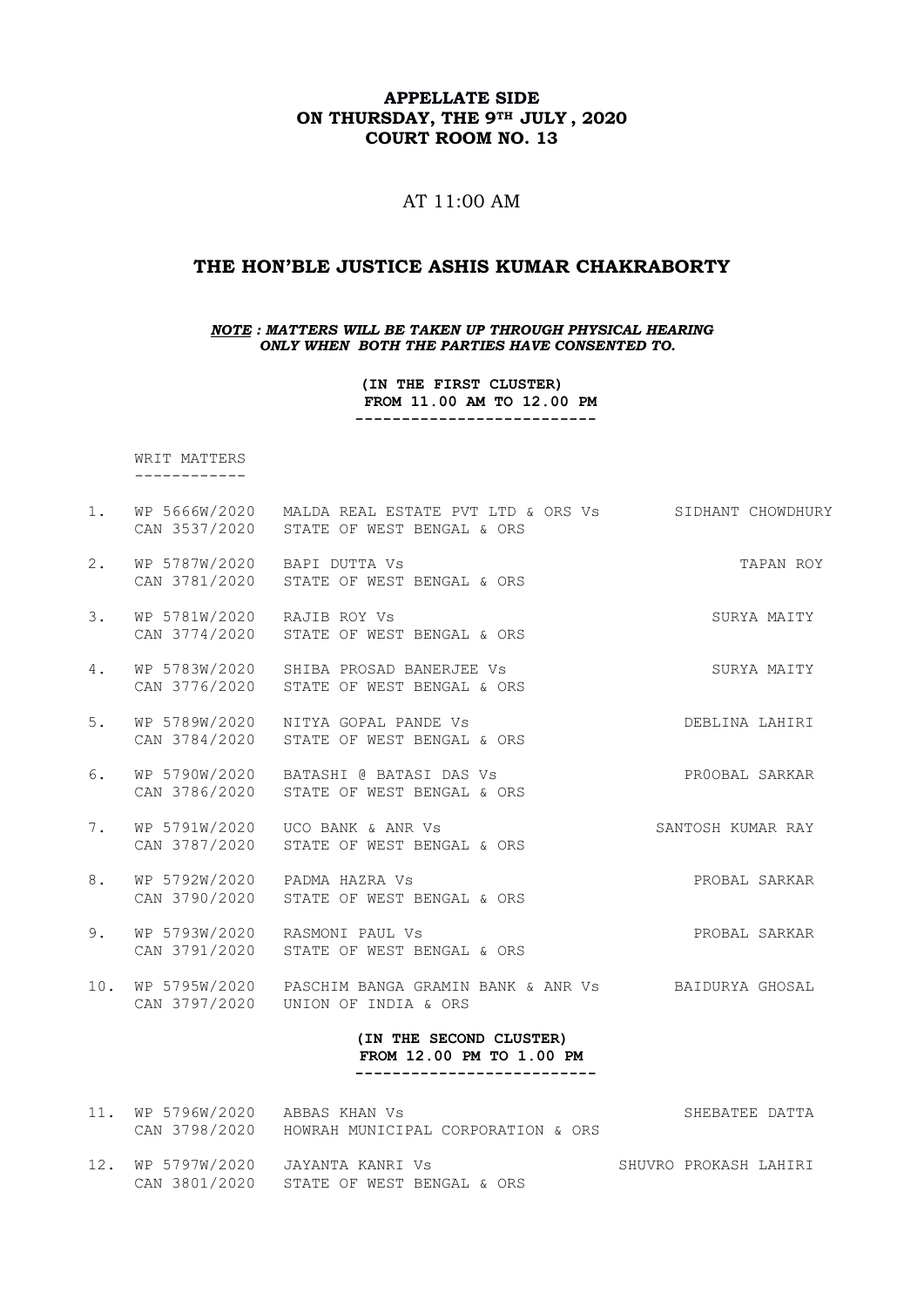- 13. WP 5778W/2020 PRABIR LAHIRI & ANR Vs SIDHANT CHOWDHURY CAN 3769/2020 STATE OF WEST BENGAL & ORS
- 14. WP 5784W/2020 PRADYAT SAHA Vs **KINJAL BARAL** CAN 3778/2020 STATE OF WEST BENGAL & ORS
- 15. WP 5785W/2020 KANAILAL CHAKRABORTY & ANR Vs ARIF ALI CAN 3779/2020 STATE OF WEST BENGAL & ORS
- 16. WP 5779W/2020 IJJUL SK @ EJJUL SK @ EPJAL SK Vs ANINABA PATRA CAN 3772/2020 STATE OF WEST BENGAL &ORS
- 17. WP 5776W/2020 DEVDAS ADHIKARY Vs ANIL KR CHATTOPADHYAY CAN 3763/2020 STATE OF WEST BENGAL & ORS
- 18. WP 5777W/2020 SOMENATH DASGUPTA Vs POOJA SINGH CAN 3762/2020 UNION OF INDIA & ORS
- 19. WP 5775W/2020 CAPITAL CLINIC & NURSING HOME & ANR Vs SAYAK KONAR CAN 3758/2020 STATE OF WEST BENGAL & ORS
- 20. WP 5773W/2020 PRASANTA KR DE Vs RANJIT KR ROY CAN 3756/2020 STATE OF WEST BENGAL & ORS

#### **(IN THE THIRD CLUSTER) FROM 2.00 PM TO 3.00 PM --------------------------**

- 21. WP 5774W/2020 SOURAJIT GHOSH Vs ADITYA TIWARI CAN 3757/2020 UNION OF INDIA & ORS
- 22. WP 5811W/2020 INDRANAL BHATTACHARYA Vs SATRAJIT SINHA ROY STATE OF WEST BENGAL & ORS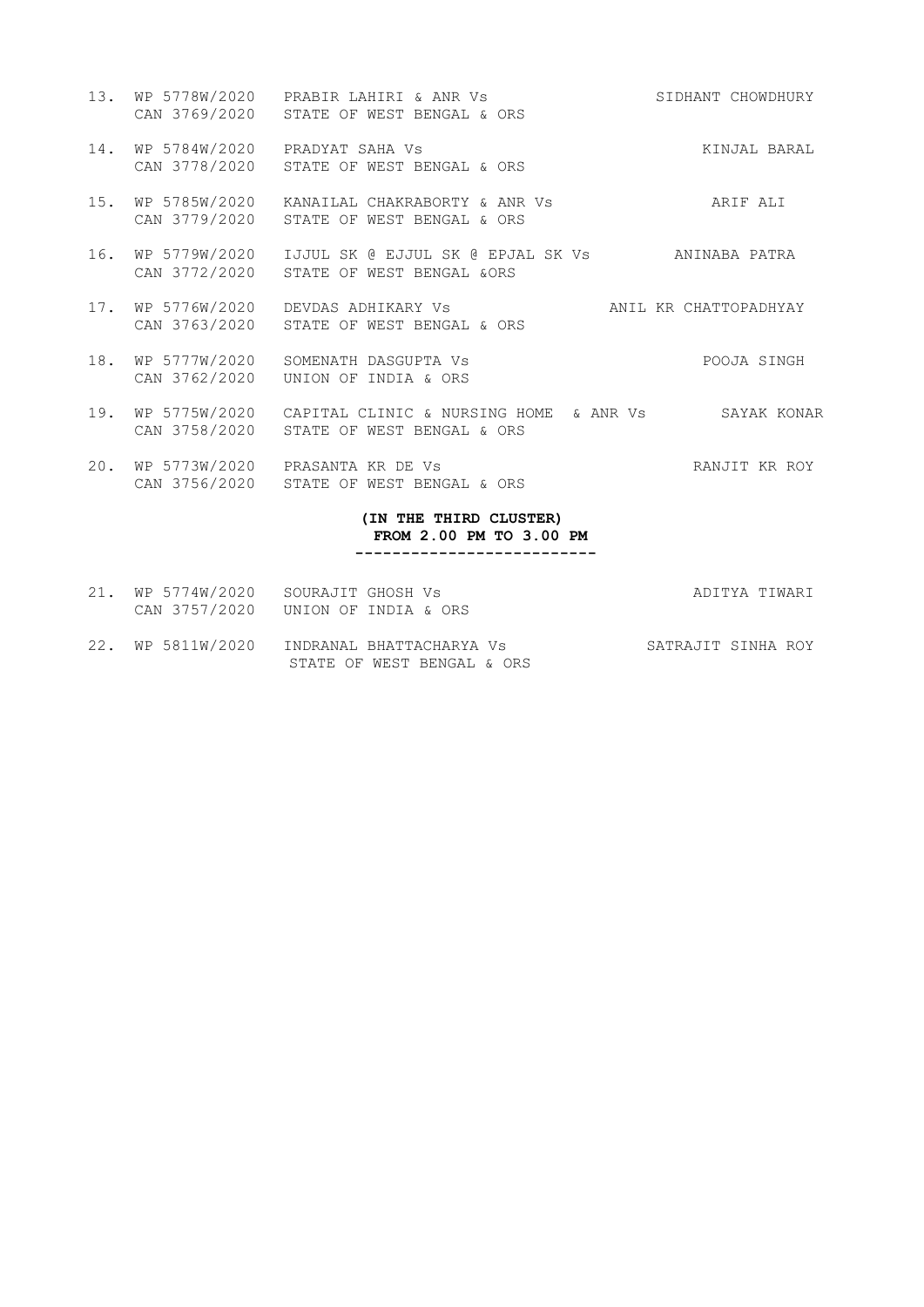## **ORIGINAL SIDE ON THURSDAY, THE 9TH JULY , 2020 COURT ROOM NO. 13**

## AT 11:00 AM

### **THE HON'BLE JUSTICE ASHIS KUMAR CHAKRABORTY**

*NOTE : MATTERS WILL BE TAKEN UP THROUGH PHYSICAL HEARING ONLY WHEN BOTH THE PARTIES HAVE CONSENTED TO.*

 **COURT APPLICATIONS UNDER ART.226 --------------------------------**

| WP 628/2019 | <b>BALA NAND JHA Vs</b>      | SAKTI PADA JANA |
|-------------|------------------------------|-----------------|
|             | STATE OF WEST BENGAL AND ORS |                 |

2. WP 629/2019 BALA NAND JHA Vs **SAKTI PADA JANA STATE OF WEST BENGAL AND ORS** 

 **FOR HEARING -----------**

3. WP 68/2020 DEBASHIS CHAKRABORTY Vs SAKTI PADA JANA THE STATE OF WEST BENGAL AND ORS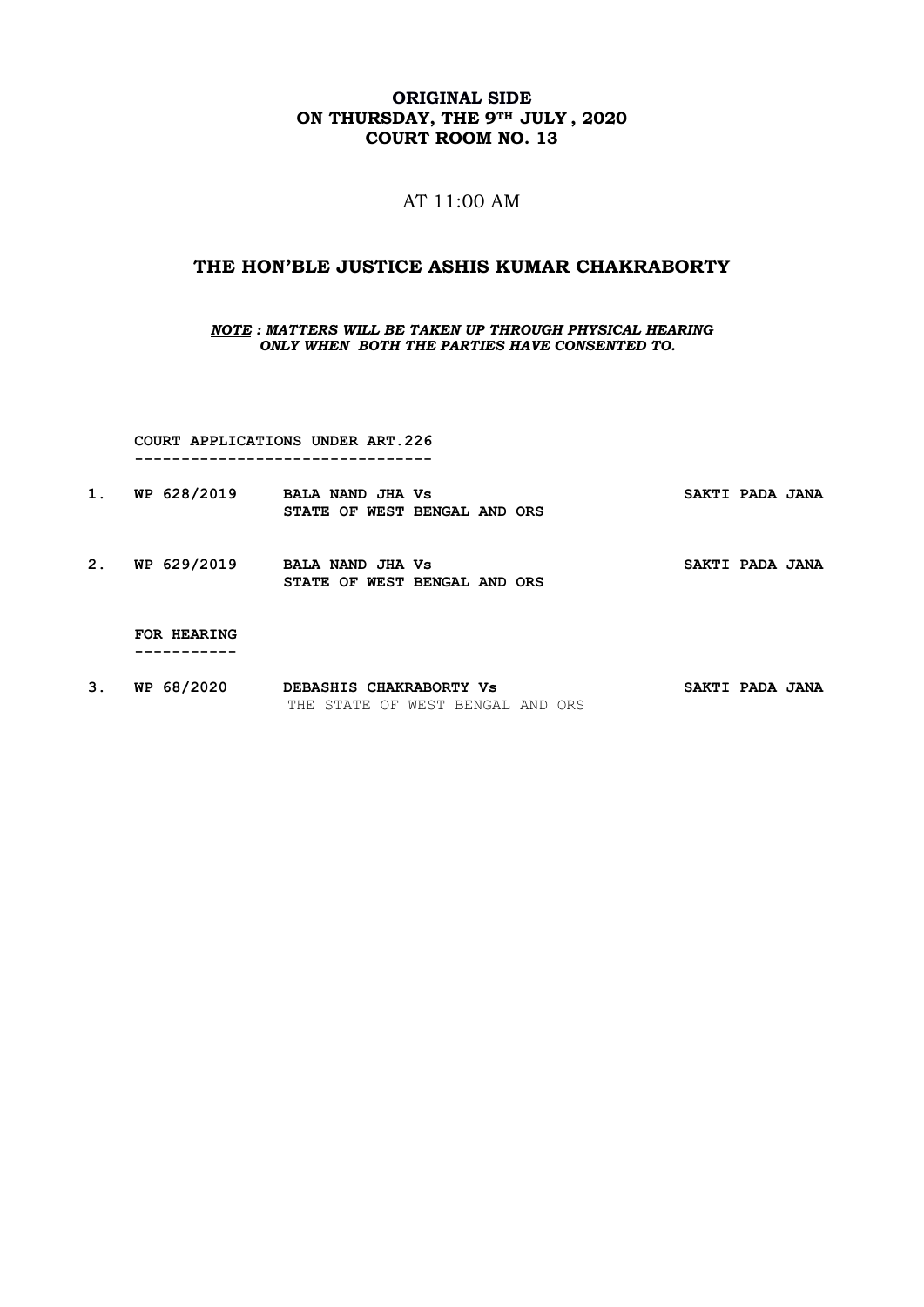## **APPELLATE SIDE ON THURSDAY, THE 9TH JULY , 2020 COURT ROOM NO. 12**

# AT 11:00 AM

### **THE HON'BLE JUSTICE SHEKHAR B. SARAF**

*NOTE : MATTERS WILL BE TAKEN UP THROUGH PHYSICAL HEARING ONLY WHEN BOTH THE PARTIES HAVE CONSENTED TO.*

> **(IN THE FIRST CLUSTER) FROM 11.00 AM TO 12.00 PM --------------------------**

 WRIT MATTERS ------------

| 1.  | WP 5595W/2020                               | UNIVALUE PROJECTS PRIVATE LIMITED VS                                               |                        |  |
|-----|---------------------------------------------|------------------------------------------------------------------------------------|------------------------|--|
|     | CAN 3347/2020                               | UNION OF INDIA & ORS                                                               | UJJIAINI CHATTERJEE    |  |
| 2.  | WP 5601W/2020<br>CAN 3354/2020              | MD. ALIMUDDIN Vs<br>STATE OF WEST BENGAL & ORS.                                    | KUNAL GANGULY          |  |
| 3.  | CAN 3809/2020                               | WP 515W/2020 KALLOL MUKHERJEE Vs<br>STATE OF WEST BENGAL & ORS                     | NIBEDITA PAL           |  |
| 4.  | WP 5456W/2020 ABU YOSUF Vs<br>CAN 3161/2020 | STATE OF WEST BENGAL & ORS                                                         | NEIL BASU              |  |
| 5.  | WP 5780W/2020<br>CAN 3773/2020              | MIHIR KR MONDAL Vs<br>STATE OF WEST BENGAL & ORS                                   | NEIL BASU              |  |
| 6.  | WP 5747W/2020<br>CAN 3713/2020              | SHANTANU CHAKRABARTY Vs<br>STATE OF WEST BENGAL & ORS                              | PRONOY BASAK           |  |
| 7.  | WP 5771W/2020<br>CAN 3753/2020              | OM PRAKASH BHARTIA VS<br>CALCUTTA ELECTRIC SUPPLY CORPORATION (CESC LIMITED) & ORS | SAKET<br>SHARMA        |  |
| 8.  | WP 5770W/2020<br>CAN 3752/2020              | OM PRAKASH BHARTIA VS<br>THE KOLKATA MUNICIPAL CORPORATION & ORS                   | SAKET<br>SHARMA        |  |
| 9.  | WP 5769W/2020<br>CAN 3751/2020              | SHYAM KUMAR CHAURASIA Vs<br>COAL INDIA LIMITED & ANR                               | AJAY DEBNATH           |  |
|     |                                             | 10. WP 5768W/2020 SNEHA SHARMA Vs<br>CAN 3750/2020 STATE OF WEST BENGAL & ORS      | DIBYENDU CHATTERJEE    |  |
|     |                                             | (IN THE SECOND CLUSTER)<br>FROM 12.00 PM TO 1.00 PM                                |                        |  |
| 11. | CAN 3749/2020                               | WP 5767W/2020 GOPINATH MAJEE Vs<br>STATE OF WEST BENGAL & ORS                      | PAMPA DEY DHABAL       |  |
| 12. | WP 5766W/2020<br>CAN 3744/2020              | SATYAN PURKAIT & ORS Vs<br>STATE OF WEST BENGAL & ORS                              | LAXMINATH BHATTACHARYA |  |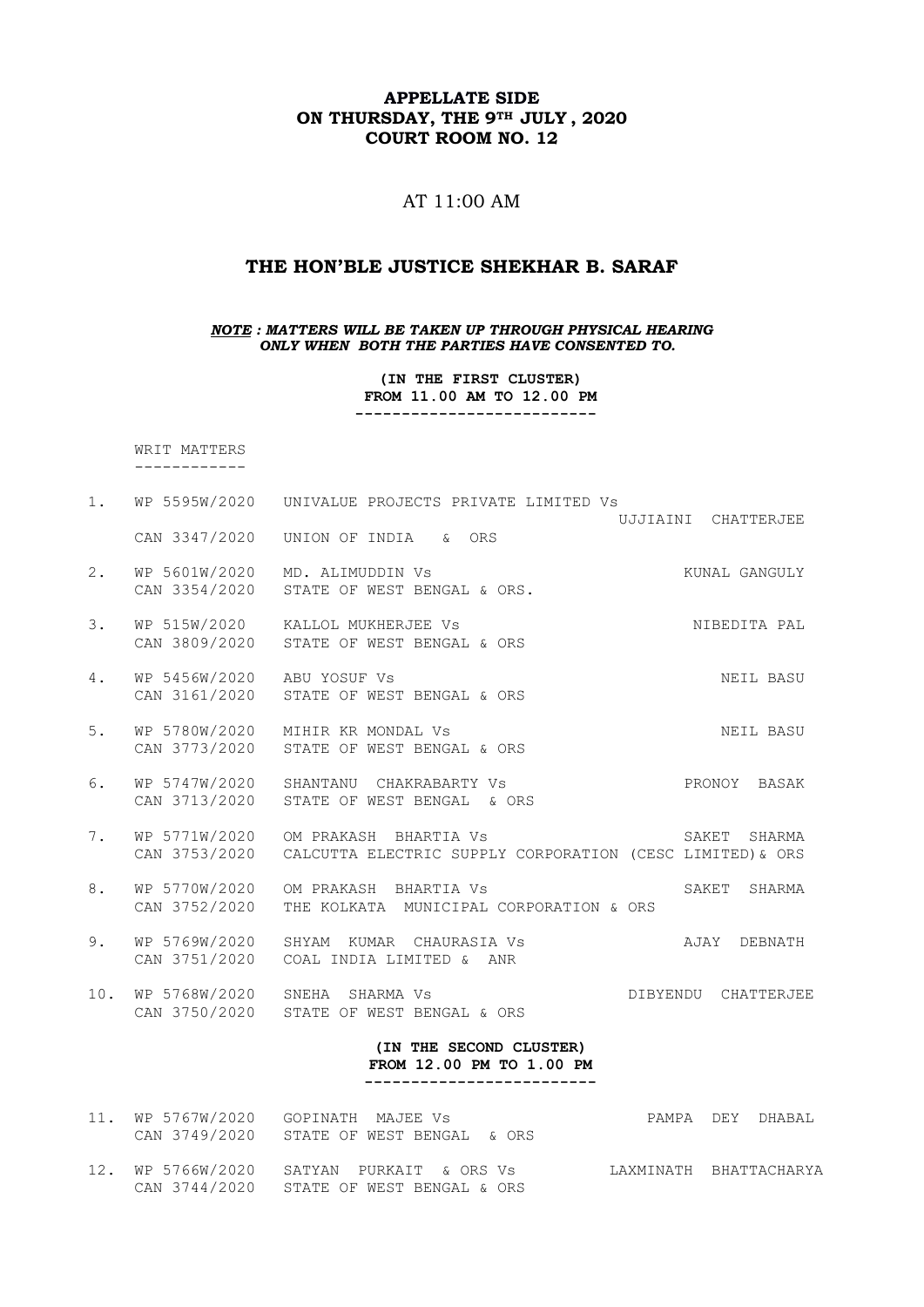- 13. WP 5765W/2020 NAJIMA KHATUN Vs **MAHAMMAD MAHMUD** CAN 3743/2020 STATE OF WEST BENGAL & ORS
- 14. WP 5764W/2020 RAJU DHARA & ORS Vs PARTHA CHAKRABORTY CAN 3742/2020 STATE OF WEST BENGAL & ORS
- 15. WP 5741W/2020 HASSAN ALI MONDAL Vs KOUSTAV BAGCHI CAN 3700/2020 STATE OF WEST BENGAL
- 16. WP 5742W/2020 AMRITA CHATTERJEE Vs PRONOY BASAK CAN 3701/2020 STATE OF WEST BENGAL & ORS
- 17. WP 5748W/2020 SWAJAN SHOME Vs SUBHAJIT ROY CAN 3714/2020 STATE OF WEST BENGAL & ORS
- 18. WP 5788W/2020 EMAMI AGROTECH LIMITED Vs SAHUL DHANUKA. CAN 3782/2020 THE SENIOR JOINT COMMISSIONER STATE GOODS SERVICE
- 19. WP 5830W/2020 MCPI PRIVATE LIMITED & ANR Vs ARUNABHA DEB CAN 3869/2020 WB INDUSTRIAL DEVELOPMENT CORPORATION LTD & ORS
- 20. WP 5620W/2020 POOJA BHATTACHARYA Vs POOJA BHATTACHARYA IN PERSON CAN 3397/2020 STATE OF WEST BENGAL & ORS

#### **(IN THE THIRD CLUSTER) FROM 2.00 PM TO 3.00 PM ------------------------**

- 21. WP 5380W/2020 METSIL EXPORTS P. LTD. & ANR. Vs SIDDHARTH SHROFF WB ELEC. REGULATORY COM. & ORS.
- 22. WP 5833W/2020 SK. AMINUL HAQUE Vs ABHIJIT SARKAR CAN 3874/2020 STATE OF WEST BENGAL & ORS

 CIVIL REVISION --------------

- 23. CO 1134/2020 HEMLATA DEVI Vs SUPARNA BISWAS CAN 3706/2020 M/S, DEORAM SARAN & CO & ORS
- 24. CO 1135/2020 KOTAK MAHINDRA BANK LTD Vs PRATIK GHOSE CAN 3759/2020 MULTIPLE EDUCATIONAL & MANPOWER DEVELOPMENT TRUST & ORS

 CRIMINAL REVISION -----------------

<sup>25.</sup> CRR 1064/2020 PRATIMA SAMANTA Vs DEEPAK PRAHLADKA CRAN 2934/2020 STATE OF WEST BENGAL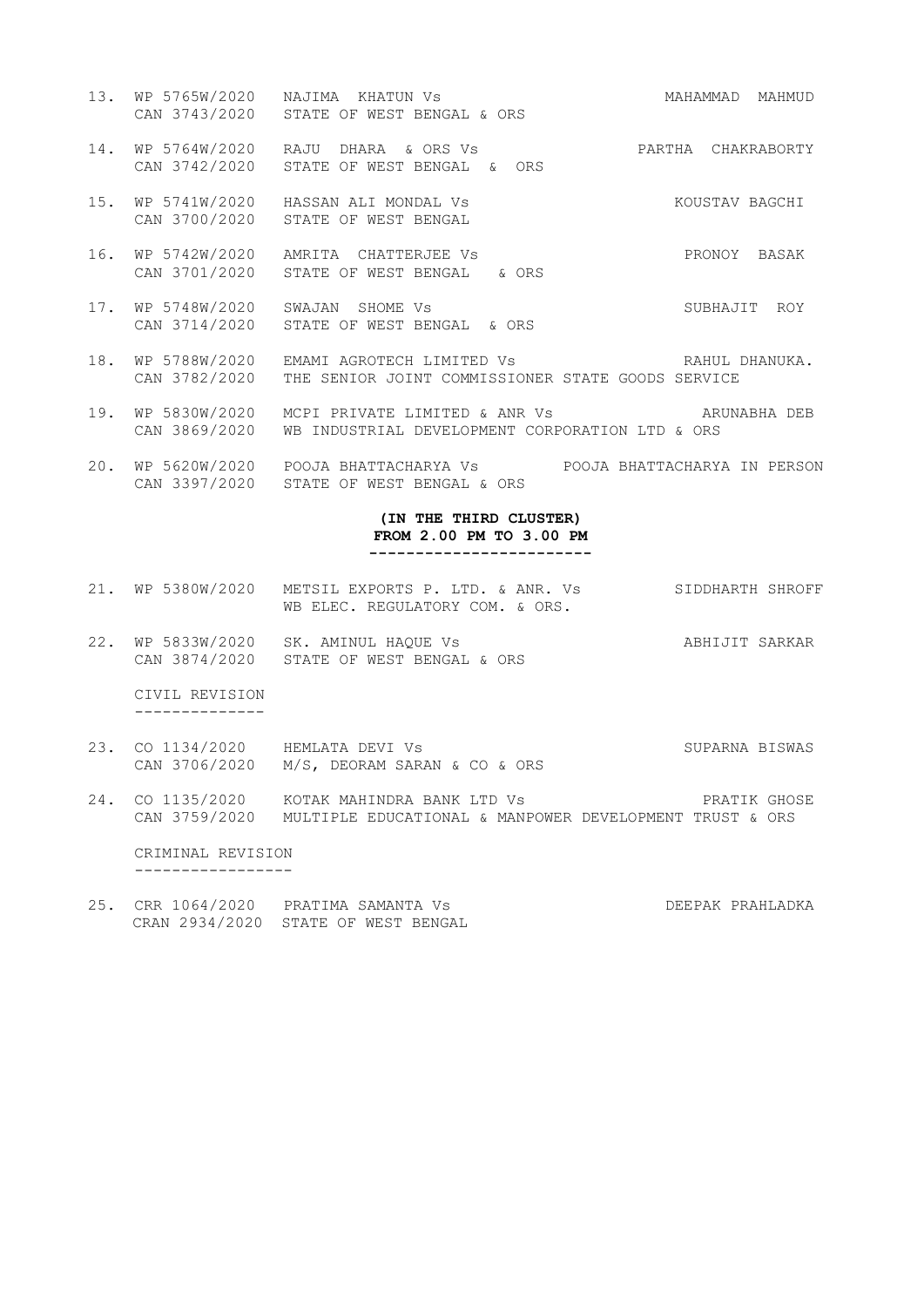## **ORIGINAL SIDE ON THURSDAY, THE 9TH JULY , 2020 COURT ROOM NO. 12**

(AFTER APPELLATE SIDE MATTERS)

# **THE HON'BLE JUSTICE SHEKHAR B. SARAF**

### *NOTE : MATTERS WILL BE TAKEN UP THROUGH PHYSICAL HEARING ONLY WHEN BOTH THE PARTIES HAVE CONSENTED TO.*

#### *PRESENTATION OF PLAINT* ----------------------

|                                   | 1. CS 60/2020 RAJIV PODDAR AND ORS Vs<br>RAKESH PODDAR & ORS                                    | ANUJIT BISWAS          |
|-----------------------------------|-------------------------------------------------------------------------------------------------|------------------------|
|                                   | 2. CS 63/2020 GAURISHANKER BIHANI Vs<br>IMPERIAL TUBES PRIVATE LIMITED                          | SOUMALYA GANGULI       |
| NEW MOTIONS<br>-----------        |                                                                                                 |                        |
| WITH<br>CS 54/2020                | 3. GA 869/2020 BRH WEALTH KREATORS LIMITED Vs L.P. AGARWALLA AND CO.<br>HDFC BANK LIMITED       |                        |
| WITH<br>CS 55/2020                | 4. GA 870/2020 BASUDEV BUILDERS PRIVATE LIMITED AND ANR Vs<br>SOUTH INDIAN BANK LIMITED AND ANR | L.P. AGARWALLA AND CO. |
| WITH<br>CS 59/2020<br>GA 872/2020 | 5. GA 871/2020 BALASORE ALLOYS LTD Vs<br>MEDIMA LLC                                             | MS. SHIVANGI THARD     |
| WITH<br>CS 60/2020<br>GA 875/2020 | 6. GA 874/2020 RAJIV PODDAR AND ORS Vs<br>RAKESH PODDAR & ORS                                   | ANUJIT BISWAS          |
| WITH<br>CS 63/2020<br>GA 899/2020 | 7. GA 898/2020 GAURISHANKER BIHANI Vs<br>IMPERIAL TUBES PRIVATE LIMITED                         | SOUMALYA GANGULI       |